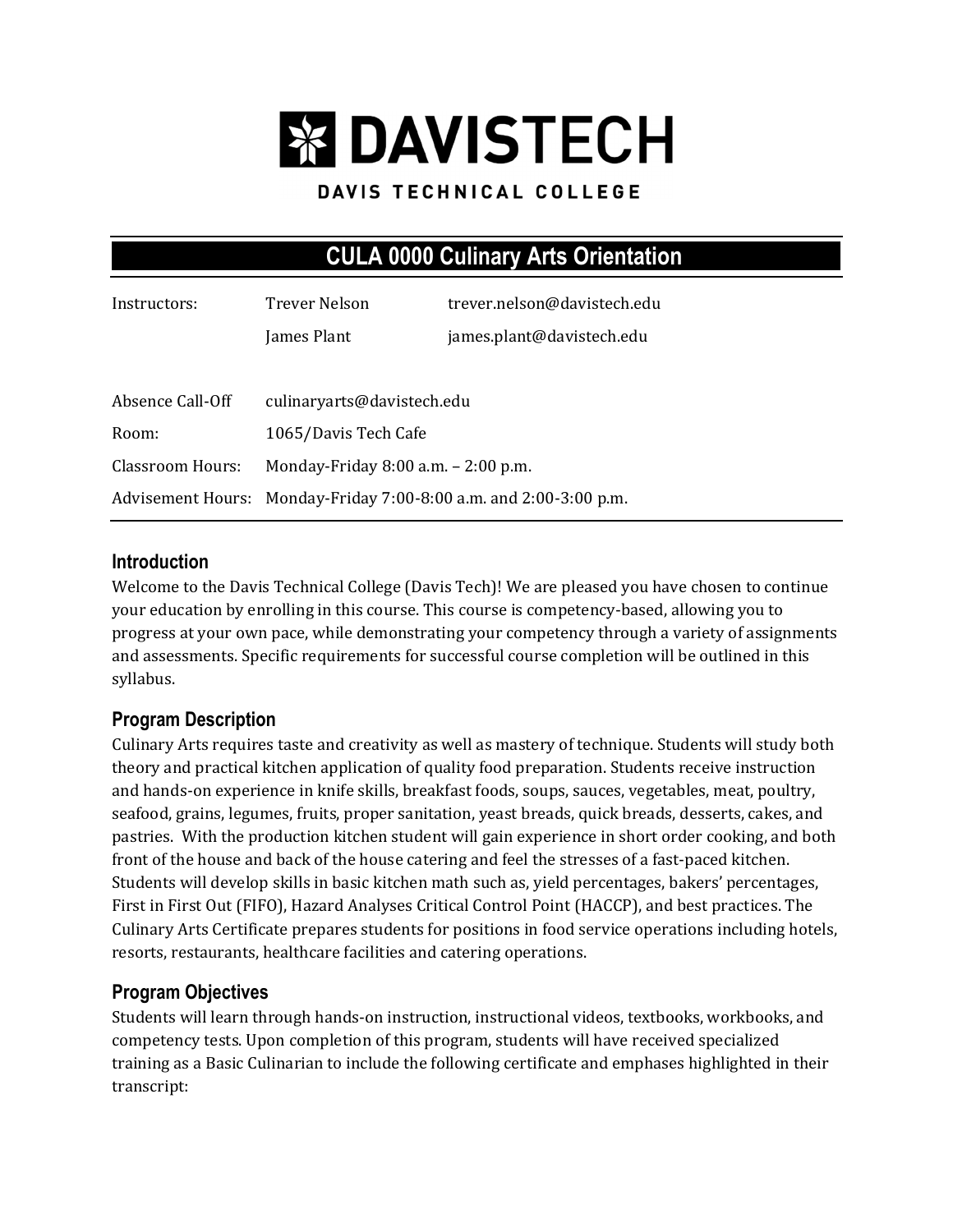#### **Culinary Arts (1080 hours)**

- Demonstrate safe health practices including proper cooking temperatures and cooling procedures
- Calculate measurements, portion and recipe conversions, and convert recipe-yield amounts
- Take appropriate actions to create and maintain a safe and sanitary working environment including recognizing causes of food-borne illnesses
- Demonstrate basic math skills in relation to the Culinary Arts including: Recipe conversion, ratios, bakers' percentages, and food cost
- Define culinary terms related to Pasta, Starches, and Grains
- Identify various Pasta, Starches, and Grains
- Demonstrate proper cooking techniques of Pasta, Starches, and Grains
- Demonstrate proper:
	- o Cooling and preparation of a variety of cold foods
	- o Usage of ratios in relations to sauces
	- o Appropriate cutting techniques
	- o Proper preparation and cooking of a variety of hot foods
	- o Proper procedure for cooking meat, poultry, and seafood
	- o Appropriate fabrication technique for Poultry, Meat and Seafood
- Identify various cuts of meat, poultry, and seafood; define the appropriate cooking techniques of these items
- Define baking terms
- Identify equipment and tools used in the baking operation and discuss proper care
- Identify ingredients used in baking
- Demonstrate proper scaling techniques
- Apply basic math skills to recipe conversions
- Taste and evaluate finished items

#### **General Information**

You can access current information on the following items on the Davis Tech program web site:

- Admission and Occupational Requirements
- Graduation Requirements
- Course Descriptions
- Estimated Cost (tuition, fees, program and course materials)
- Academic Agreements
- Industry Licensing and Certification
- Program Accreditation
- Student Right to Know

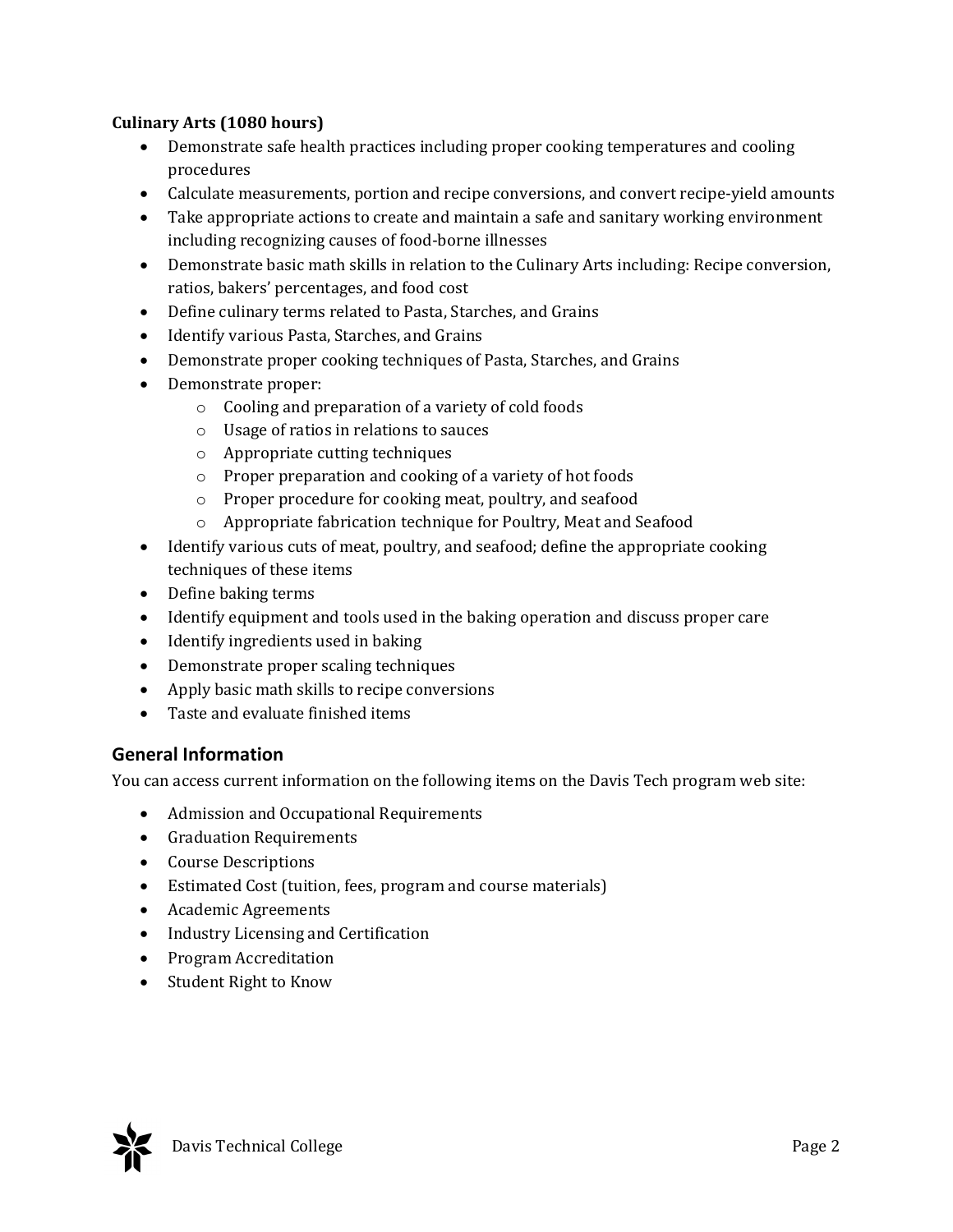## **Canvas**

You can access Canvas from any Internet-connected computer at the following URL: https://davistech.instructure.com/login. If you have problems logging in to Canvas, please see your instructor or email online.support@davistech.edu. If you encounter technical problems while in Canvas, use the Help button in Canvas and the "Report a Problem" link.

## **Program and Course Materials**

The program and course materials listed on the program website show general resources that you will need to purchase for this program. Note that some textbooks, materials, and supplies will be used for multiple courses.

#### **The following items are REQUIRED before attending program orientation on the first day of the course:**

- Wayne Gisslen. *Professional Cooking*. 9th ed. Wiley 2018. ISBN: 978-1-119-39961-2 Online version
- Curriculum Packet

Please order your uniform ASAP as it could take a couple of weeks to get in.

A complete chef uniform including:

- o A white chef's jacket
	- Davis Tech Bookstore SKU# 116524 Style# NC-1001CLRCP-8
	- Embroidered with the Davis Tech logo on the left chest
	- Uniforms may be purchased in the Davis Tech bookstore as a set. If you wish to order directly from New Chef Fashion or another location, please utilize the SKU numbers if ordering directly.
	- Logos and embroidery must match the Uniform Standard of the program.
	- Uniforms not meeting our standard are not permitted.
		- o To view the standard visit: http://www.Davis Tech.edu/culinaryuniform
- o Pants
	- Davis Tech Bookstore SKU# 112777 Style# NC-1009BH-3
	- Must be chef checkered; no other color of pants or jeans are permitted in the kitchen. Pants must also be the proper length and worn at the waist.
- o Chef hat
	- Davis Tech Bookstore SKU# 112777 Style # NC-3002
	- Black beanie. No other hats are permitted.
- $\circ$  Shoes must be work shoes; black in color with slip-resistant soles and leather or vinyl uppers. If shoes have laces, they must be black in color. No other shoes are permitted.
- o Uniforms must be maintained in good condition. Soiled uniforms unable to be maintained in proper condition must be replaced. Students in soiled or poorly

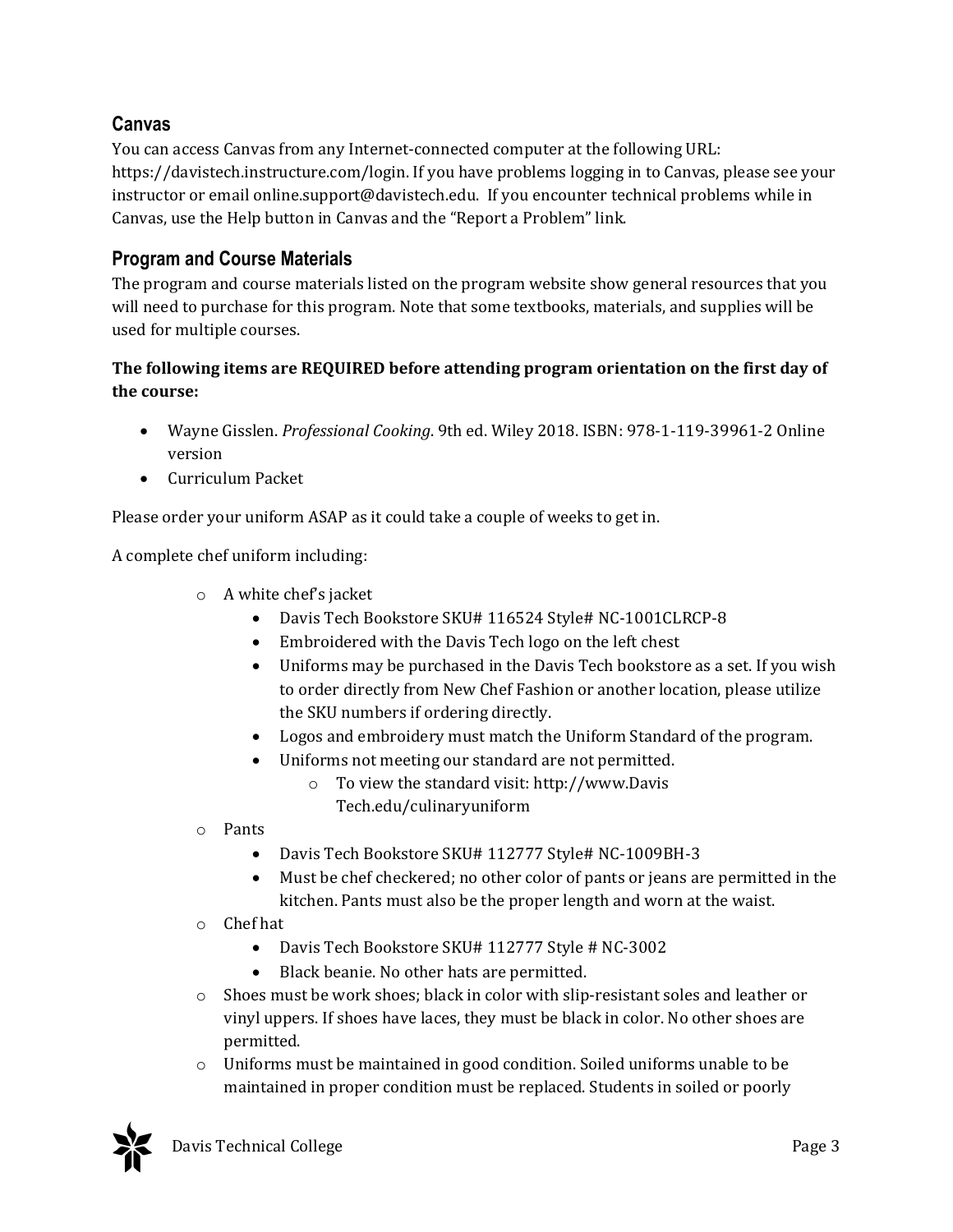maintained condition or not in complete uniform will not be permitted in the kitchen until they meet proper uniform code and may lose points for the day.

o Please see the dress code policy under the Student Conduct portion of this orientation.

#### **The following items are REQUIRED before you can begin working in the kitchen**

- Davis Tech Culinary Arts Uniform as described in the Culinary Arts Student Orientation
- A current Food Handler Permit from Davis County Environmental Health, or a ServSafe Certificate. (A copy of the permit or certificate must be on file with the Chef Instructors).
- A small notepad which will fit in the breast pocket of your chef jacket.
- Black permanent marker.
- Ink pen.

## **Graduation Requirements**

When you enrolled in the Culinary Arts program, you were assigned a training plan, which outlines required courses and graduation requirements. You will generally complete course work in the order listed on the training plan but should consult with your instructor before enrolling in each course. You have three years to complete the graduation requirements indicated on your training plan.

The Davis Tech Culinary Arts Certificate of Program Completion requires 1080 hours of training. 810 hours will consist of the required core courses. 270 hours will consist of Culinary Arts electives. These courses will be chosen based on collaboration and discussion with the student and chef instructor.

To be eligible to attend graduation you must complete all 1080 hours prior to the graduation date. If the scheduled hours/courses are not complete you will not be eligible to graduate and must wait for the next graduation.

## **Advisement**

Teacher advisement is important for your success at the Davis Tech. Students who receive regular advisement are more likely to achieve their goals and complete their training program on schedule. You should meet with your instructor at the beginning and end of each course. Your instructor is also available to meet with during the advisement hours listed at the beginning of this orientation. These meetings are used for you and the instructor to accomplish the following tasks:

- Update contact information in Northstar, the Student Information System
- Review performance and attendance
- Define and clarify training and career goals
- Select appropriate courses according to interest and aptitude
- Select courses that achieve program completion requirements
- Discuss professional work ethic in performance, attendance, attitude, dress, behavior, and communication

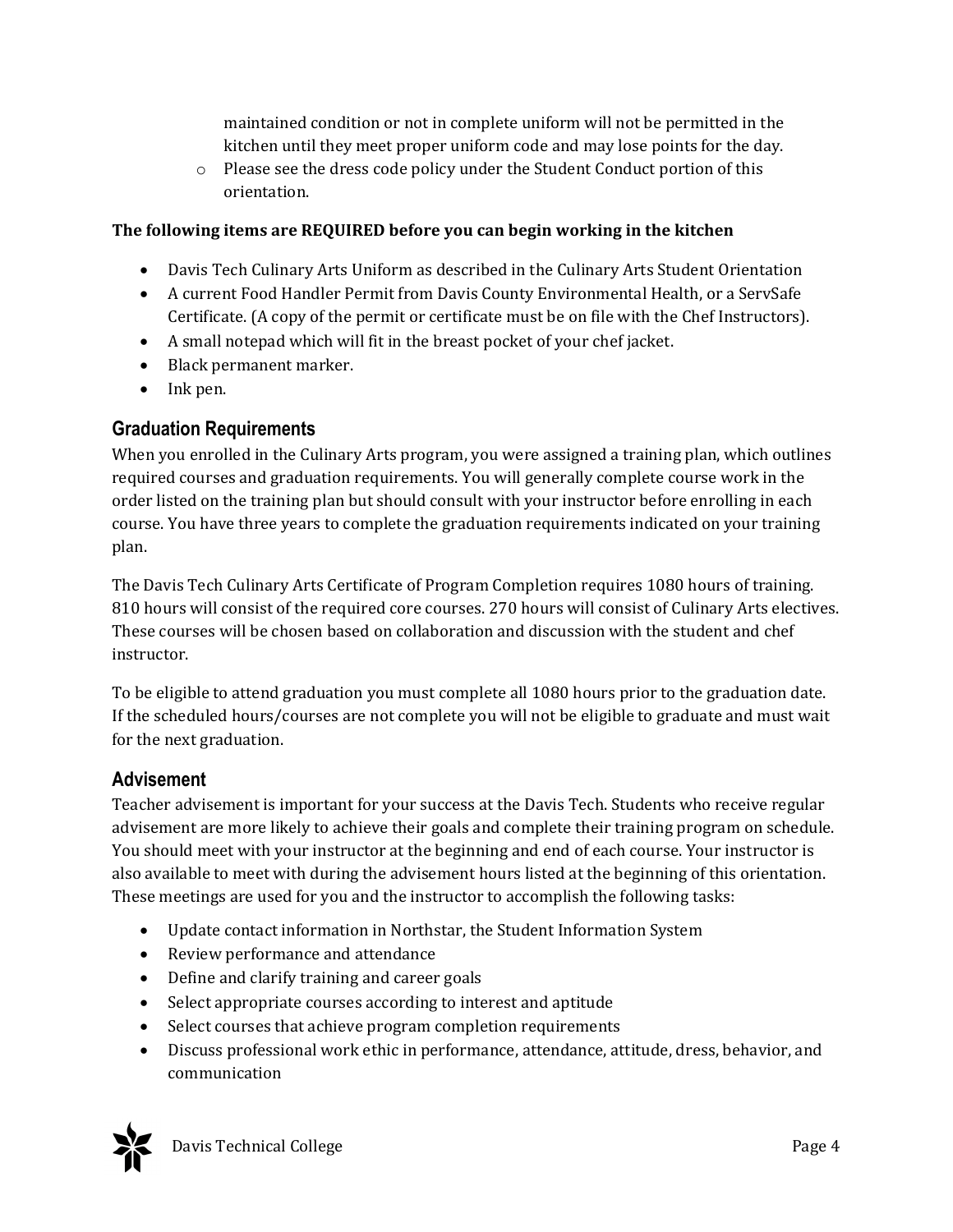- Discuss challenges with referral to appropriate institutional support systems that can help improve your success
- Appraise strengths and opportunities for improvement in a course completion interview at the end of each class

## **Student Follow-up**

Your success in finding employment is an indication of the quality of our instruction. To evaluate the effectiveness of our programs, we ask that you notify us of your employment status. If you are already employed, become employed, or if your employment status changes, please notify your instructor. You may also report current military service, the pursuit of additional education, or indicate reasons that may prevent you from completing your program or finding employment. If we do not receive a response from you, a Davis Tech employee will contact you to request your employment status.

## **Competency-based Training**

Davis Tech courses are competency-based, requiring you to demonstrate your knowledge and skill according to industry-based objectives and performance standards. Course lengths are based on actual clock-hours and are calculated on the average length students are expected to complete designated course work. At the beginning of each course, you purchase or receive course curriculum which provides guided learning modules for you to follow. This includes the amount of time that should be spent on each learning activity. This will help you to meet industry time standards and to complete course work in an appropriate amount of time.

## **Scheduling**

Courses in this program have an Open-start/Defined-end schedule. Courses in this program may be started at any time. Following course enrollment, you will receive a schedule that shows the date by which the course must be completed. If you fail to complete a course by the end date, you will be required to re-enroll and repay for the course. This type of scheduling is also referred to as course based because courses are paid for one at a time.

## **Campus Technology**

Each time that you attend class, you will log in to and out of the Northstar Classroom Login Station using your ten-digit student number. You were given this number when you completed the Davis Tech enrollment process. You will use your student number to access the Student Portal as well. Your instructor will provide you with information on Canvas access. It is the student's responsibility to clock in and out of the Northstar system at no time are instructors to adjust times because of the student to maintain accountability to clock in/out.

## **Classroom Resources**

The Culinary Arts classroom includes a Student Resource Center where you will find reference books for research while at school. They cannot be loaned or checked out.

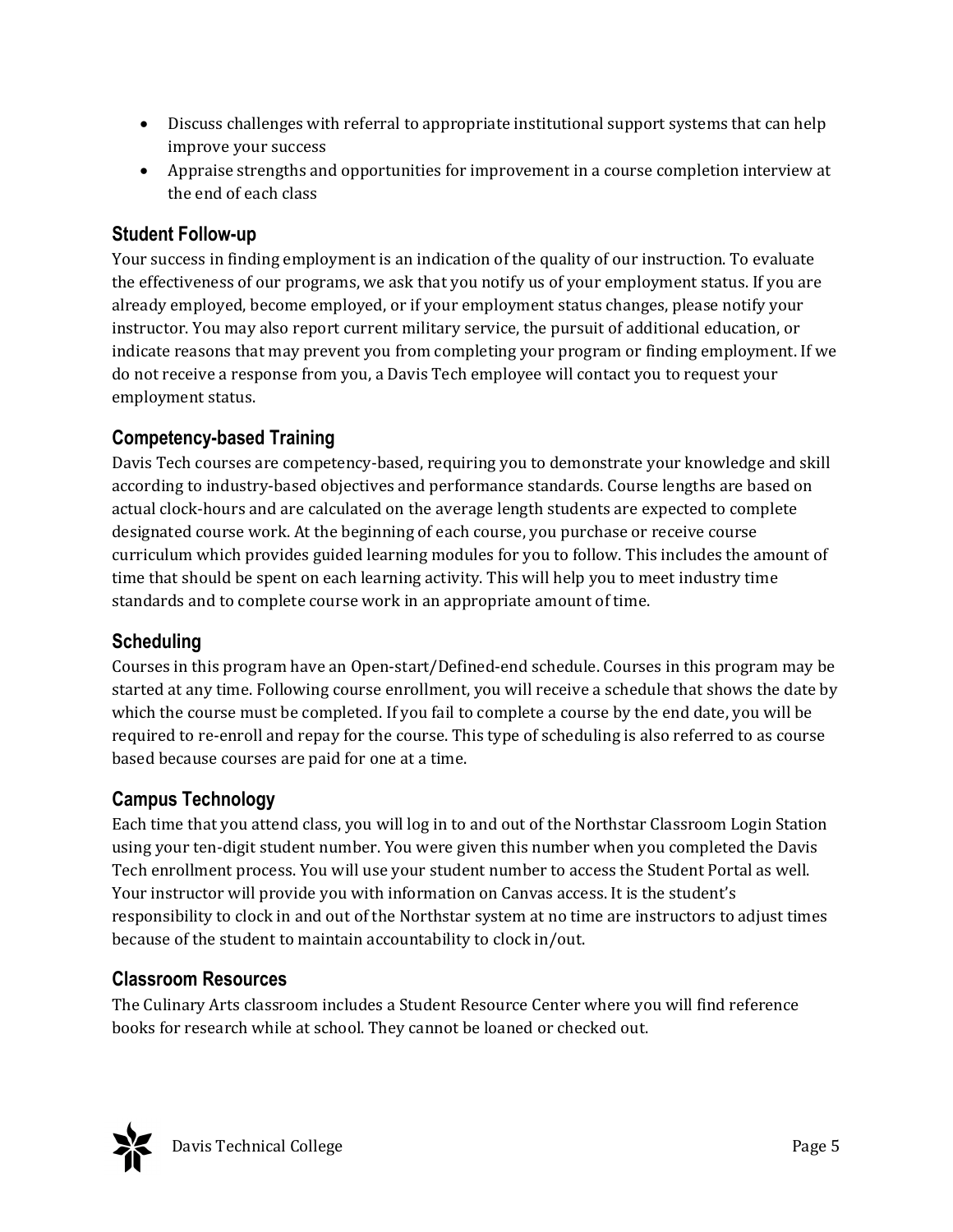The Culinary Arts information board is used for general information such as posting program notices, class information, and culinary information and job announcements. It is your responsibility to check this information on a regular basis.

The classroom also includes a Safety Center with an evacuation map, first aid kit, and other supplies needed in case of emergency.

## **Students with Disabilities**

If you have a disability that may require accommodations, contact and work through the counseling service located in Student Services.

## **Performance Standards**

#### **Progress**

The Culinary Arts program requires 80 percent minimum progress. Progress is calculated using the number of scheduled hours in a course divided by the number of hours of completed work. However, you are expected to complete coursework according to a timeline in the course curriculum. The timeline shows the maximum number of hours it should take you to complete each module of the course. Completing the course by the end date will result in 100 percent progress. If you are unable to maintain this progress, you should meet with the instructor or a Davis Tech counselor before the end of the course.

## **Grading**

Each course has specific requirements in the course curriculum. However, for all courses, you are required to achieve 80 percent or higher to pass all graded activities, including both assignments and assessments. If you don't pass an activity, you will be required to retake or rework it. You will receive a grade for each course. The assignments and activities that will be used to calculate your grade will vary according to the course. Your attendance submitted course work/skills, and professionalism will also affect the overall grade for the course.

| $A = 90\%$ | Excellent | Above Average Competency             |
|------------|-----------|--------------------------------------|
| $B = 80%$  | Very Good | <b>Average Competency</b>            |
| $C = 70\%$ | Good      | Below Average Competency (remediate) |
| $D = 60\%$ | Poor      | Not Competent (repeat)               |
| $F = 59%$  | Very Poor | Not Competent (redirection)          |

## **Classroom Courses**

- o Professionalism 20%
- o Attendance 30%

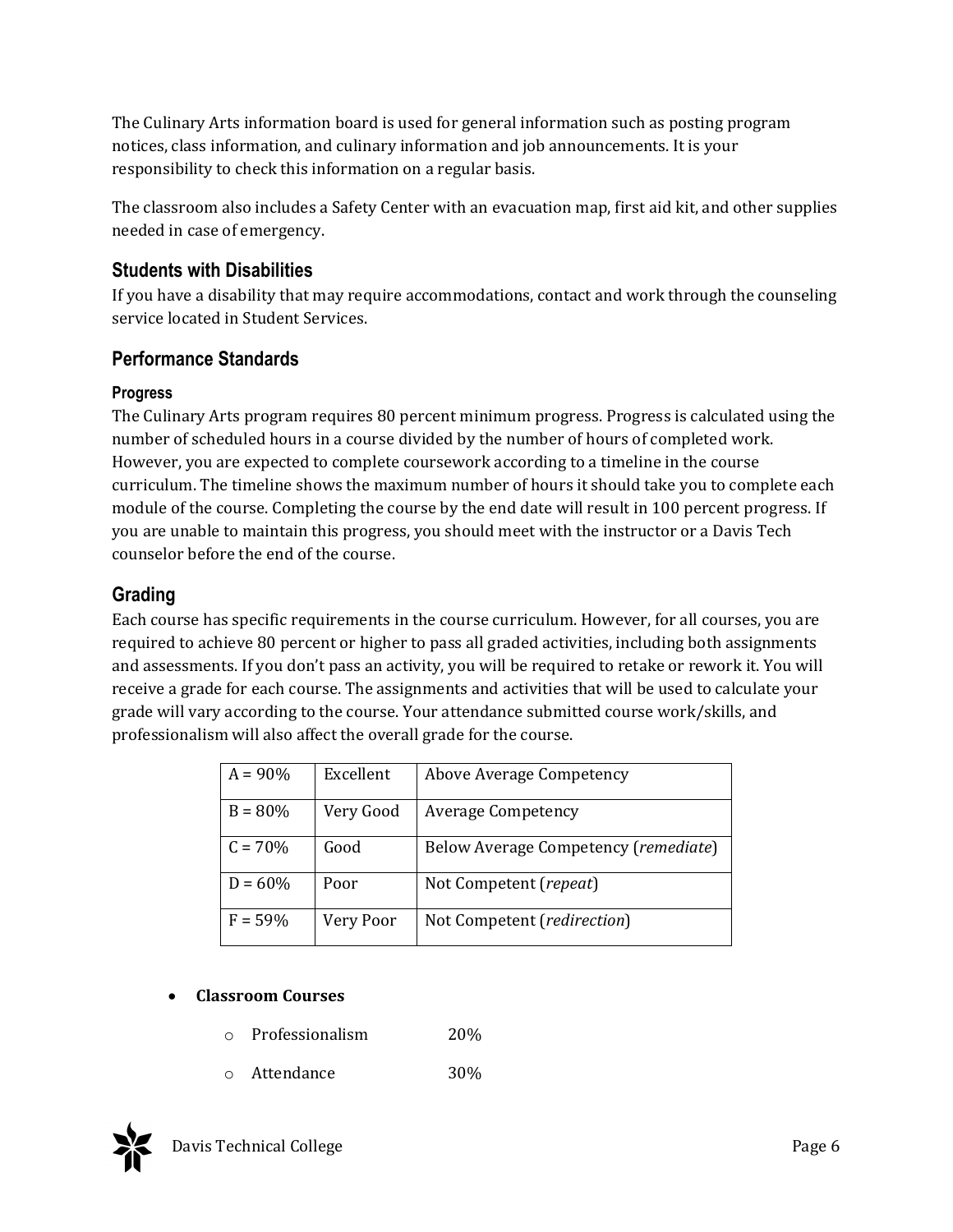| $\Omega$ | DVD-Rom Activities | 5% |
|----------|--------------------|----|
|          |                    |    |

o Questions for Discussion 5%

o Chapter Tests 20%

o Final Exam 20%

**Total 100%**

- **Kitchen Labs**
	- o Attendance 30%
	- o Weekly Performance 70%

**Total 100%**

#### **Attendance**

Attendance is figured by the ratio of time that a student was present compared to the enrolled periods for the same student. Davis Tech policy requires that a student maintain an attendance of at least 80 percent. There are no excused absences, you are either here or you are not. Please make alternative plans for transportation, childcare, etc., so that you can attend class as scheduled. If you are going to be absent, please inform the instructor a head of time if possible or call the absence number located at the top of this packet.

Regardless of scheduled hours, you must attend class a minimum of one day per week. If you are absent for ten consecutive scheduled days, you will be withdrawn from Davis Tech. Failure to meet the required attendance standard will result in academic discipline. In accordance with the College Student Records Policy, student attendance information may be released to potential employers. Failure to maintain an 80% during a specific course will result in a failure of that course and it must be repeated. Kitchen courses are required to be attended 8 a.m. to 2 p.m., on your scheduled days. This will ensure you receive the best possible education as you will be able to complete your daily tasks through completion.

The Culinary Arts program has an **80** percent attendance policy, which means you must be in class at least **12** hours for the duration of this course, but your attendance requirement may be higher depending on any sponsorship or financial aid stipulations that apply to you. In order to meet this requirement, you must come in on the days and times that you are scheduled. You should not plan to attend class on days you are not scheduled. You need to log in to and out of Northstar each time you attend class so that your attendance is documented. If you miss your scheduled practical exam time you will have to pay for the course again. For more specific information about your program's attendance policy, please refer to the program orientation.

You are responsible to sign in to Northstar at the beginning of your first class period and sign out at the completion of your last class period so that your attendance is documented. Problems with signing in must be reported to an instructor as soon as possible.



Davis Technical College Page 7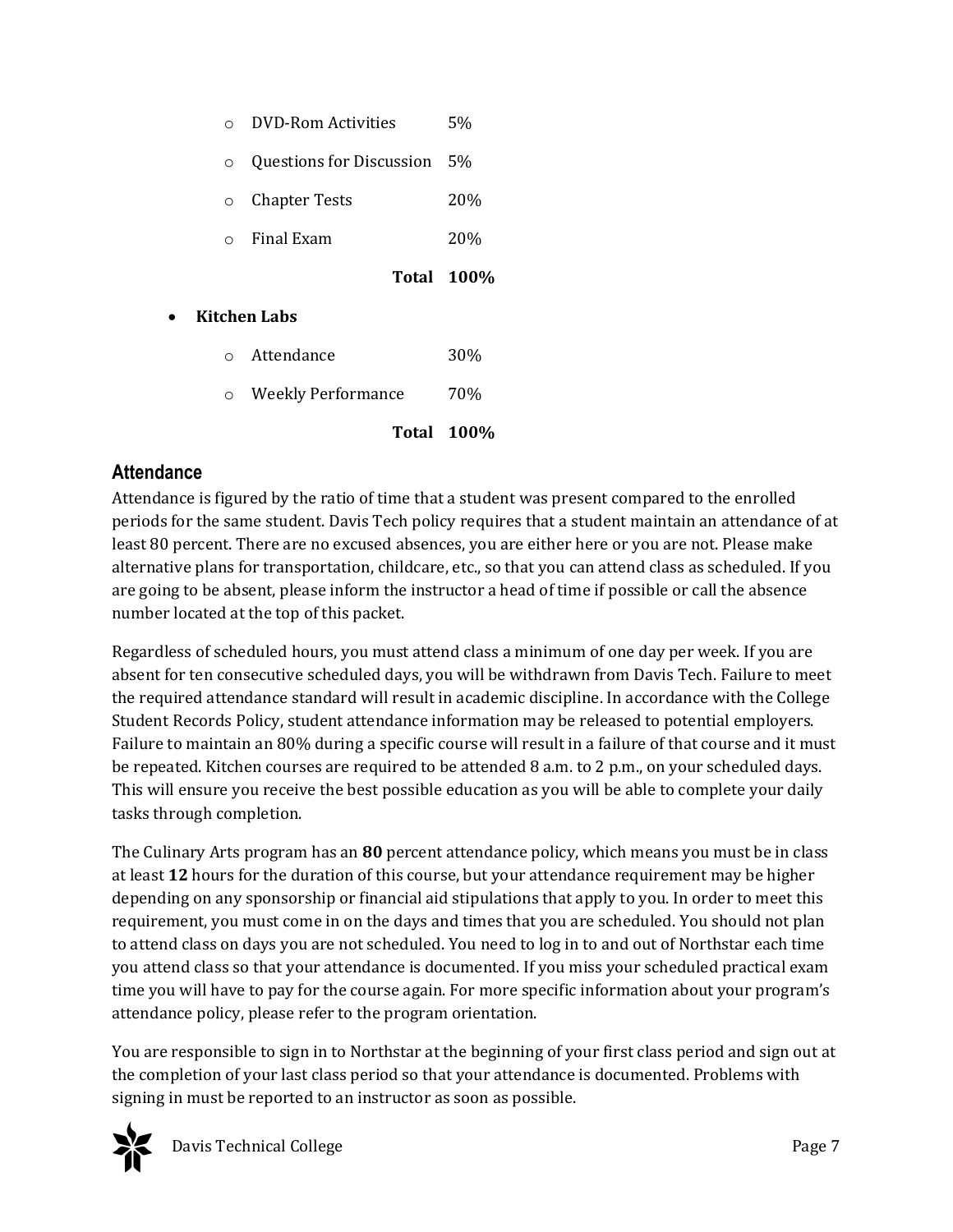- Clock-in window is 10 minutes before and after the bell.
- If you clock-in 10-20 minutes late, you will be marked tardy.
- If you clock-in more than 20 minutes late, you will be marked absent.
- If you leave before the bell, you will be marked absent.
- If you are hanging out in the hallway, talking on cell phones, visiting, or whatever it is that is not approved by the teacher first, you will be given an "N" for a nonproductive day.
- If you miss 10 consecutive days, you will be dropped for the 10-day rule and may lose placement in the program. (Be sure to communicate with instructor.)
- If you have a job interview, a meeting with your caseworker, or something that is classrelated and you must leave class, you are permitted to go, but you will be required to bring back a letter from the organization on organizational letterhead the following day. Failure to do so will result in an absence.

If you are absent for ten (10) consecutive scheduled days, you will be withdrawn from your program at Davis Tech. Failure to meet the required attendance standard will result in academic corrective action being taken.

## **Class Punctuality/Hour-Tracking**

Students are expected to arrive on time and ready for class. This means that once a student clocks in they are ready to begin coursework or begin class in the kitchen. Students are not to clock in then change into their uniforms. Students arriving after their scheduled start time will be marked as tardy. Students arriving more than 20 minutes late will be marked absent. It is the **student's** responsibility to arrive on time, prepared to begin class and clock into the system. Students leaving class more than 10 minutes before the scheduled end date will be marked as absent regardless of circumstances.

## **Academic Discipline**

If a student does not meet Davis Tech or Culinary Arts performance standards, he or she will be subject to academic discipline. Reasons for academic discipline include but are not limited to violations of Davis Tech or program policies and procedures, violations of academic integrity, failure to maintain minimum attendance standards, failure to maintain progress standards, and repeating a course.

## **Academic Performance & Discipline**

Your success in this program is important to us. We will work with you to help you succeed, but if we feel that you are not meeting the minimum standards as described in this orientation, we are committed to taking appropriate actions to help you improve.

High school students must meet minimum standards in grading, progress, and attendance before transitioning into a place in the program as an adult student. These standards are established by the program and may differ across the college. In the Culinary Arts program, a high school student, who will become an adult student, should meet the following minimum standards:

Attendance: 75 percent Progress: 75 percent Grade: 75 percent



Davis Technical College Page 8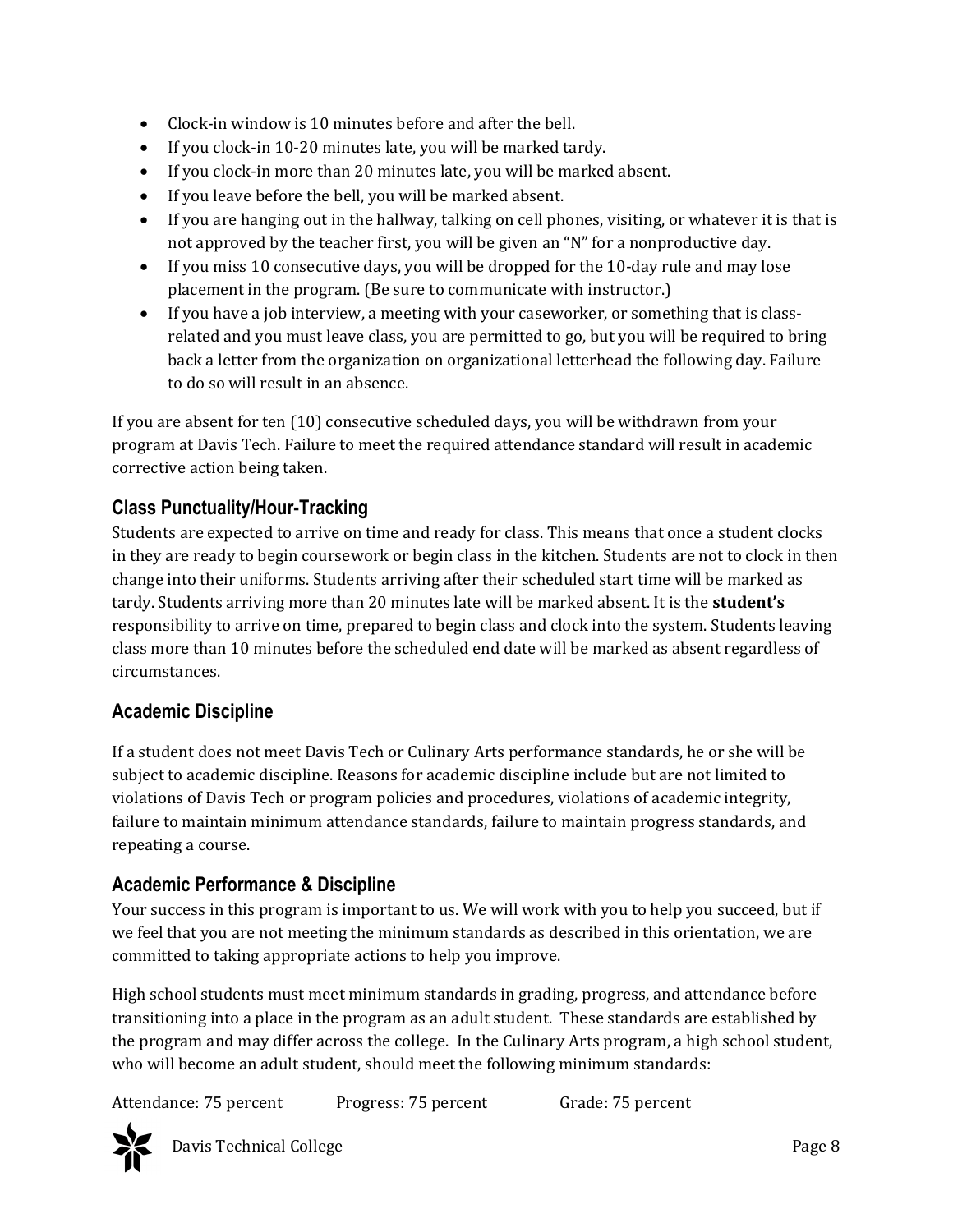If you do not meet Davis Tech or Culinary Arts performance standards, you will be subject to academic discipline. Reasons for academic discipline include but are not limited to violations of Davis Tech or program policies and procedures, violations of academic integrity, failure to maintain minimum attendance standards, failure to maintain progress standards, and repeating a course.

#### **Student Improvement Plan**

When academic discipline is deemed necessary, the first step will be to create a student improvement plan. The goal of this plan is to identify any unsatisfactory performance along with changes that must occur to improve performance. The plan will also detail the length of time a student has to correct the performance and the process used to monitor and evaluate the outcome.

Successful completion of the terms of the plan will end academic discipline at the end of the plan period. Failure to correct the unsatisfactory performance or maintain other program standards by the end of the plan period will result in additional academic discipline steps.

#### **Termination**

Termination from the program may be based on any one of the following reasons:

- **Performance Standards**: consistently failing to meet the Culinary Arts progress or attendance standards.
- **Dishonesty**: any documented episode of dishonesty including but not limited to cheating or falsification, plagiarism, or copyright infringement.
- **Unauthorized Computer Use**: using classroom computers for anything other than work designated in the curriculum including checking email, visiting chat rooms, surfing the web, playing games, etc.

Termination means that a student will be dropped from the program and will be ineligible to reenroll in the program for a minimum of ten weeks (suspension). After that period, he or she may be eligible to re-enter the program subject to availability of an opening in the class. Only one termination will be allowed, and should the student become eligible for termination again, regardless of the reason, he or she will not have an option to return to the program (expulsion).

## **Program Safety**

Accidents are an inherent problem in the food service industry. Our facility is designed to meet safety standards, and we train you with safety in mind at all times. You will learn safety practices in all aspects of your training. It will be the Chef Instructor's responsibility to maintain the safety of the kitchen facility and students. The Chef Instructor will take appropriate action to prevent accidents and injuries. You may be subject to immediate and extreme actions in regard to safety precautions during the course of kitchen training.

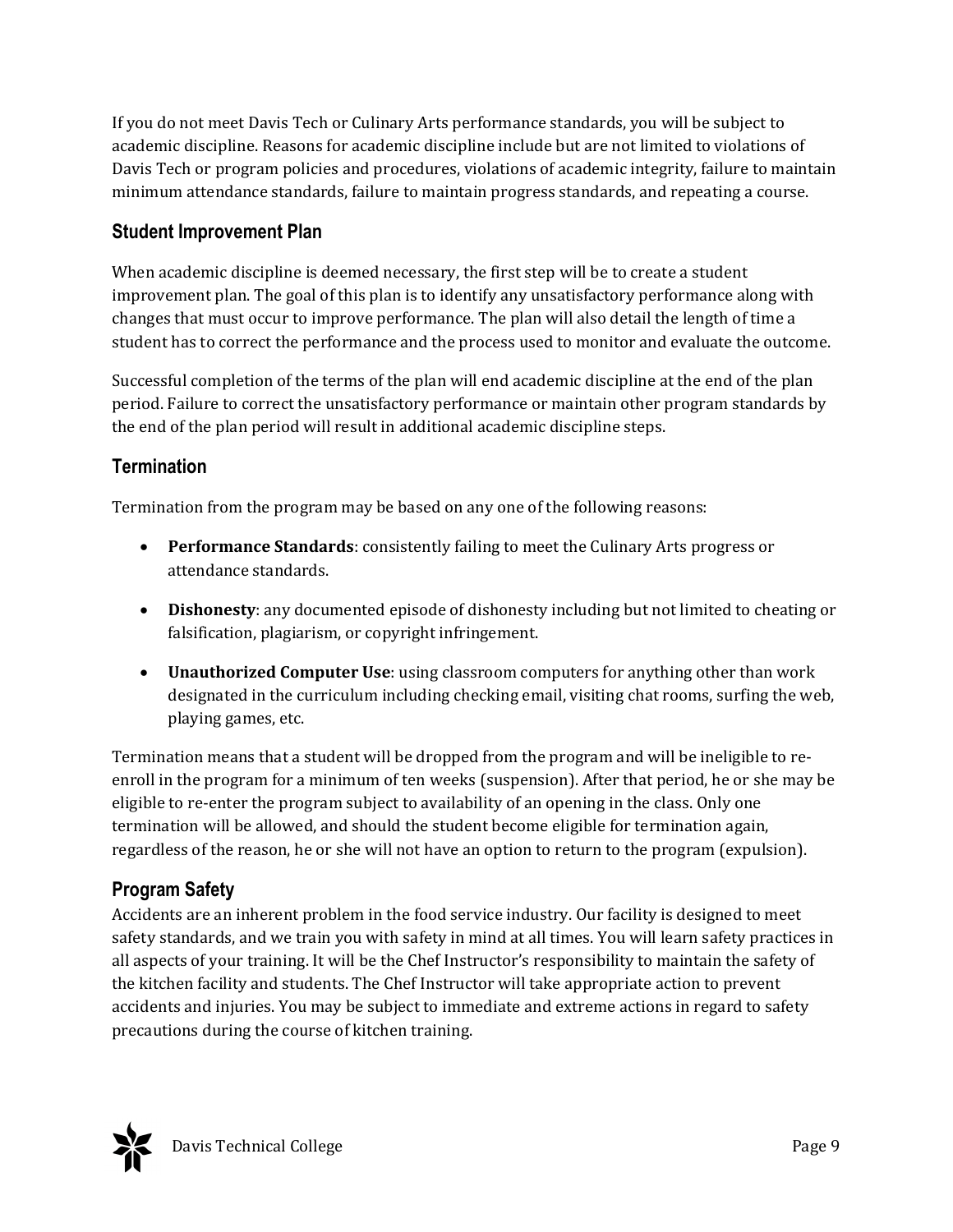## **Accidents**

You are required to notify the Chef Instructor of any accidental injuries that may require medical attention. The Chef Instructor will take necessary action on an individual basis. In the case of students requiring emergency medical treatment from a clinic or emergency care facility, the College policy guidelines will be followed.

## **Fire Safety**

You are required to complete fire safety training during your course work, and you will be oriented to the fire safety evacuation procedures established in the Davis Tech Emergency Procedures Policy.

## **Chemical Safety**

During the program, you will work with cleaners and chemicals and will be instructed in their safe use. When working with chemicals, you are required to follow the established guidelines. Gloves and safety glasses are available for you to use. The mixing of cleaning solutions is strictly prohibited. Non-labeled chemical containers MAY NOT be stored in the facility. **If an accident involving chemicals occurs, notify the chef instructor immediately.** The Material Safety Data Sheet information will be referenced, and appropriate actions will be taken.

## **Walk in Refrigeration Units Emergency Evacuation**

#### **In the event a student is trapped within the walk‐in refrigerator follow the following steps to make egress from the unit.**

- 1. Locate the glow in the dark release handle on the left of the door.
- 2. Apply solid pressure and depress the knob to release the door latch
- 3. Open the door

#### **In the event a student is trapped within the walk‐in freezer follow the following steps to make egress from the unit.**

- 1. Locate the release knob on the right-hand side of the door. The knob glows in the dark.
- 2. Rotate the knob counterclockwise until the knob falls off.
- 3. Press on the door until it opens.

## **Sanitation**

Contaminated food service workers are the number one cause for the spread of food-borne illness in the hospitality industry. Proper hand sanitation is a critical element in the prevention of this problem. The Culinary Arts program follows sanitation regulations established by the Davis County Environmental Health Department Food Service Sanitation Code and the National Restaurant Association Serve Safe Regulations.

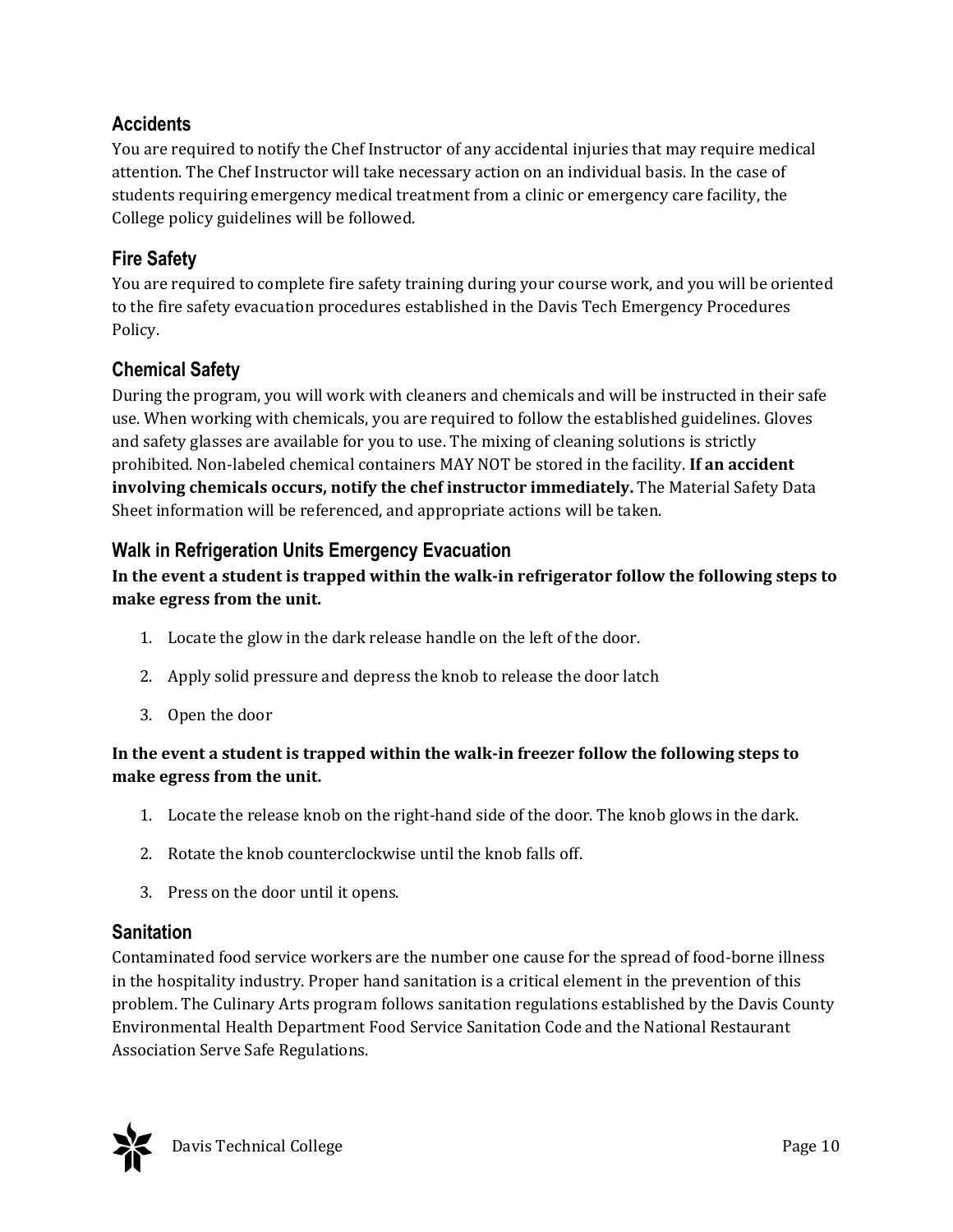## **Hand Washing**

You are required to wash your hands properly prior to engaging in any classroom training, food production, or food related activity. You are required to use an effective hands and arms cleaning technique utilizing scrubbing brushes at least during the initial cleaning at the start of the day. You must wash your hands any time your activities cause your hands to become soiled or contaminated. The chef instructor will review hand washing practices on a regular basis, including daily inspections of your hands and fingernails, and will take any corrective actions necessary to prevent the spread of illness due to poor hand sanitation.

## **Bathroom Sanitation**

You must maintain good personal sanitation habits prior to using the restroom. You are required to remove your apron and side towels (you are not to take any kitchen items into the restroom). After using the toilet, you should make sure the toilet has been properly flushed and then you should immediately wash and dry your hands. You may then re-uniform (with apron and towels) and return to your assigned duties. You are then required to wash your hands again in the Culinary Arts training facility in order to reduce the risk of cross-contamination.

## **Smoking**

Smoking is allowed for legal-aged students in the designated area. Given the nature of our business, the following sanitation rules apply if you wish to smoke while at school:

- You are required to remove your hats, aprons, and chef coats prior to leaving the facility to smoke. After returning to the facility, you are required to thoroughly wash your hands and face in the public restroom. You are then required to use a mouthwash or breathe mint after each time you smoke.
- You may then return to the Culinary Arts area and re-uniform, wash your hands again and return to your assigned duties.
- The designated smoking area for Davis Tech is located behind the Culinary Arts area of the Main Building directly behind the Automotive Shop.

## **Leaving the Kitchen/Dining Room Area**

When leaving the Kitchen or Dining room area students are required to remove their hats, aprons, and side towels. This ensures that they are sanitary upon return to kitchen or dining room areas.

## **Eating and Drinking**

In order to avoid contamination, you are required to eat and drink in designated areas away from exposed food, clean equipment, utensils and service items. For the purpose of adequate hydration, you will be allowed to consume beverages in an approved cup or mug with a lid, but no open beverages will be permitted. Gum chewing is always forbidden in classrooms and labs.

## **Tasting**

Tasting of food is permitted for the benefit of product assessment and seasoning, but you must do it with a clean utensil each time you test a product. Your hands and fingers are not to be used as

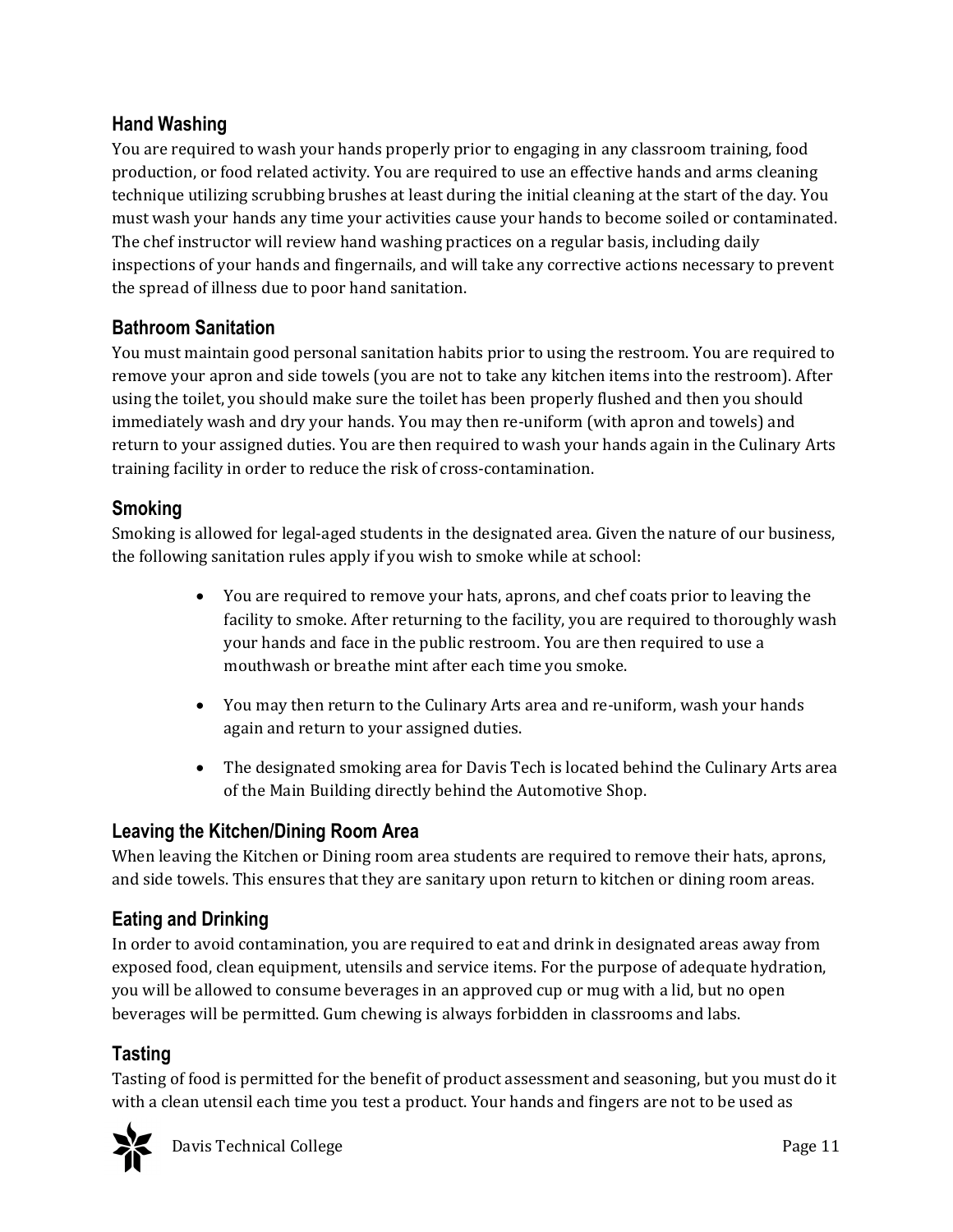"dipping and licking tasters." If your hands contact the food or your lips in tasting, you must thoroughly wash them prior to resuming your duties.

## **Facility Sanitation and Cleaning**

The appearance and condition of our production and training facility is very important to the overall image of our Culinary Arts program. Taking pride in this aspect of training is as important as cooking skill development and theory instruction. You will learn to properly clean and maintain the entire production facility to a high standard, including assigned workstations, common areas, and all equipment, utensils and service articles. You will be required to complete daily cleaning assignments and any required or assigned cleaning projects. You will not be allowed to leave prior to station clean-up. If you leave early or miss a cleaning assignment, you will be assigned a cleaning project the next attendance day at the discretion of the chef instructor. *Students who continually choose to not participate in maintaining the facility will be redirected from the program.*

## **Workstation Sanitation**

All food contact surfaces in the kitchen must be cleaned and sanitized before and after use with the appropriate sanitation solution, which must be available in the workstation. All wiping cloths must be kept submerged in the solution between usages. The sanitation solution should be changed regularly or as needed.

## **Course Evaluations**

At the end of each course, your curriculum will guide you to an online evaluation with questions about instructional content and your primary instructor. We appreciate and value your feedback. Although you will be asked to enter your student number, this is simply to verify the evaluation is completed only once per student. The results of the actual survey are anonymous. Feedback is used for program improvement and professional development.

## **Program Specific Student Organizations/Extracurricular Opportunities**

## **American Culinary Federation‐Beehive Chef's Chapter**

Organization of professional chefs dedicated to the improvement and advancement of the food industry. The American Culinary Federation has a strong commitment to junior culinary students who are aspiring to become professional chefs. You are encouraged to participate in activities associated with this organization. During the year, we will have guest demonstrations from members of the Beehive State Chef's Chapter, and we will visit members' kitchens. Meetings of the chapter are held six times a year, and they offer continuing education, industry updates and socializing with fellow students and professionals. The meetings are a great opportunity to network with and meet potential employers. You are encouraged to attend.

## **Industry Field Trips**

During the school year, you will be given an opportunity to participate in a variety of field trips for the purpose of enhancing your understanding of the food industry. Due to the scheduling conflicts presented by the A/B day scheduling of the high schools, you may be required to miss classes from your home school. You must be in good standing at your home school to attend field trips. If you are a high school student, you must have signed approval slips from your parents and your Career



Davis Technical College **Page 12**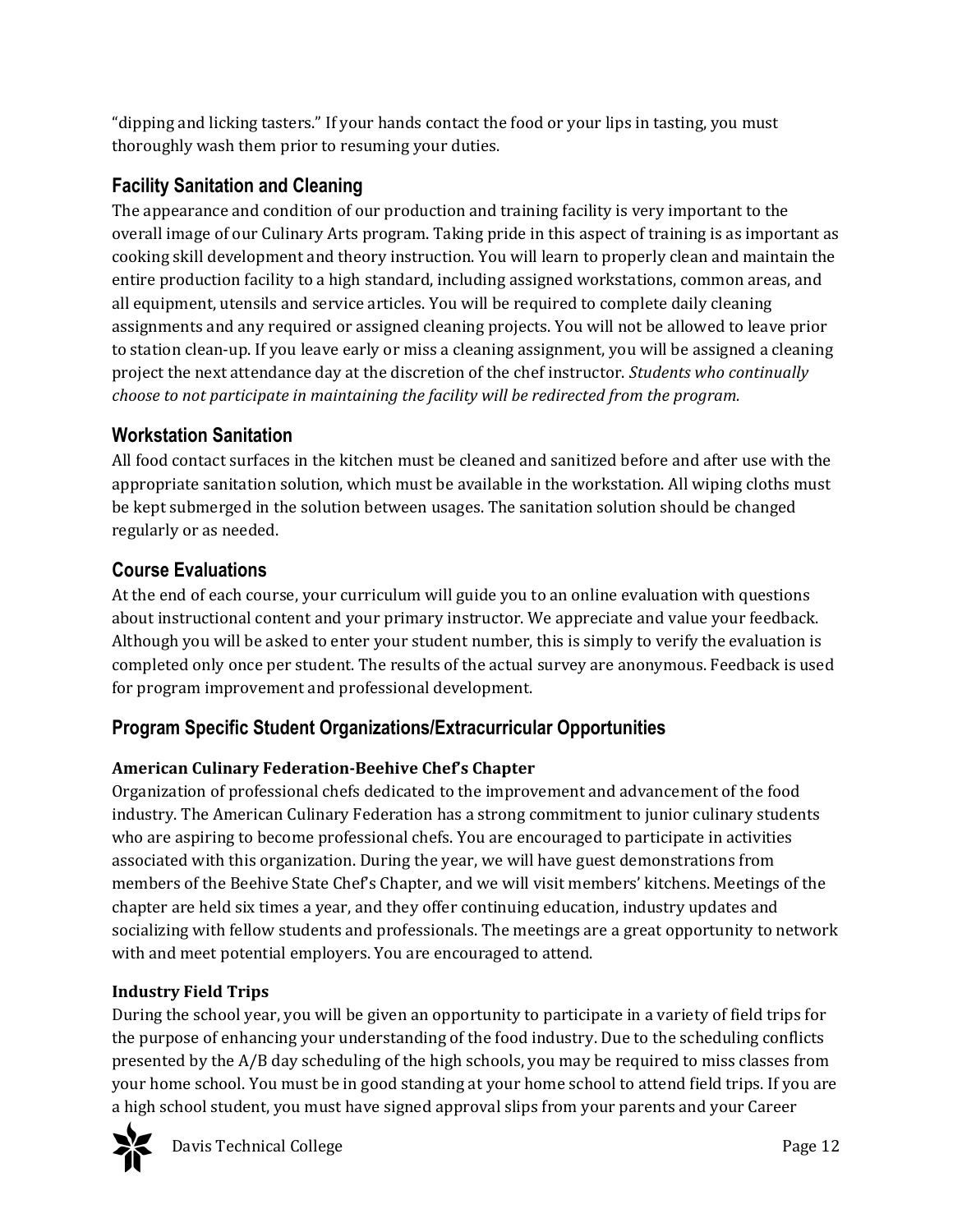Technical Education coordinator prior to participating in off-campus activities sponsored by the College Culinary Arts program. We generally attend food shows for the major food vendors: fall, Alliant and Nicholas; winter, Sysco; and spring, Nicholas. We will visit various food production kitchens and restaurant supply companies such as Lorenz Cutlery and Grinding.

#### **Catering**

You may check with the chef instructor regarding voluntary involvement with catering events outside of normal classroom hours

#### **Competitions**

During the school year, various culinary arts competitions are conducted in conjunction with food shows and local chef chapter activities. You are encouraged to participate in these competitions to further your education and training. Competitions are conducted on individual and team formats. This is an opportunity for you to challenge yourself to a higher level of performance. You can win significant prizes such as equipment, books and scholarships. If you wish to compete in competitions, you will be sponsored by the program with approval from the chef instructor.

## **Work-based Learning (Externship)**

This is a placement-oriented training program, and you will be required to work in a professional kitchen as part of your curriculum. This is an opportunity for you to apply the skills you are learning while gaining industry experience. You may be able to receive credit for course work for on-the-job training opportunities approved by your instructor.

#### **Student Conduct**

It is important for you as a Culinary Arts student to meet dress code requirements, maintain proper personal hygiene, good physical health and professional grooming standards. *Extreme, bizarre or offensive appearance is not acceptable for any Davis Tech student.*

#### **Dress Code**

You are required to be in uniform for all courses. Uniforms are to be cleaned and maintained in good condition and must include the items listed under the Materials, Supplies and Equipment section of this orientation.

If you do not meet dress standards, you will be sent home and marked absent until the problem is corrected. You will be given three warnings for failing to meet the dress code. Thereafter, you will be redirected from the program.

Your Davis Tech embroidered chef jacket is only to be worn during class time or other Davis Tech sanctioned events as determined by the chef instructor. Your Davis Tech uniform is not to be worn during outside employment, non-Davis Tech sanctioned events, or as everyday wear. Failure to abide by this expectation will be considered a violation of the Culinary Program Code of Conduct.

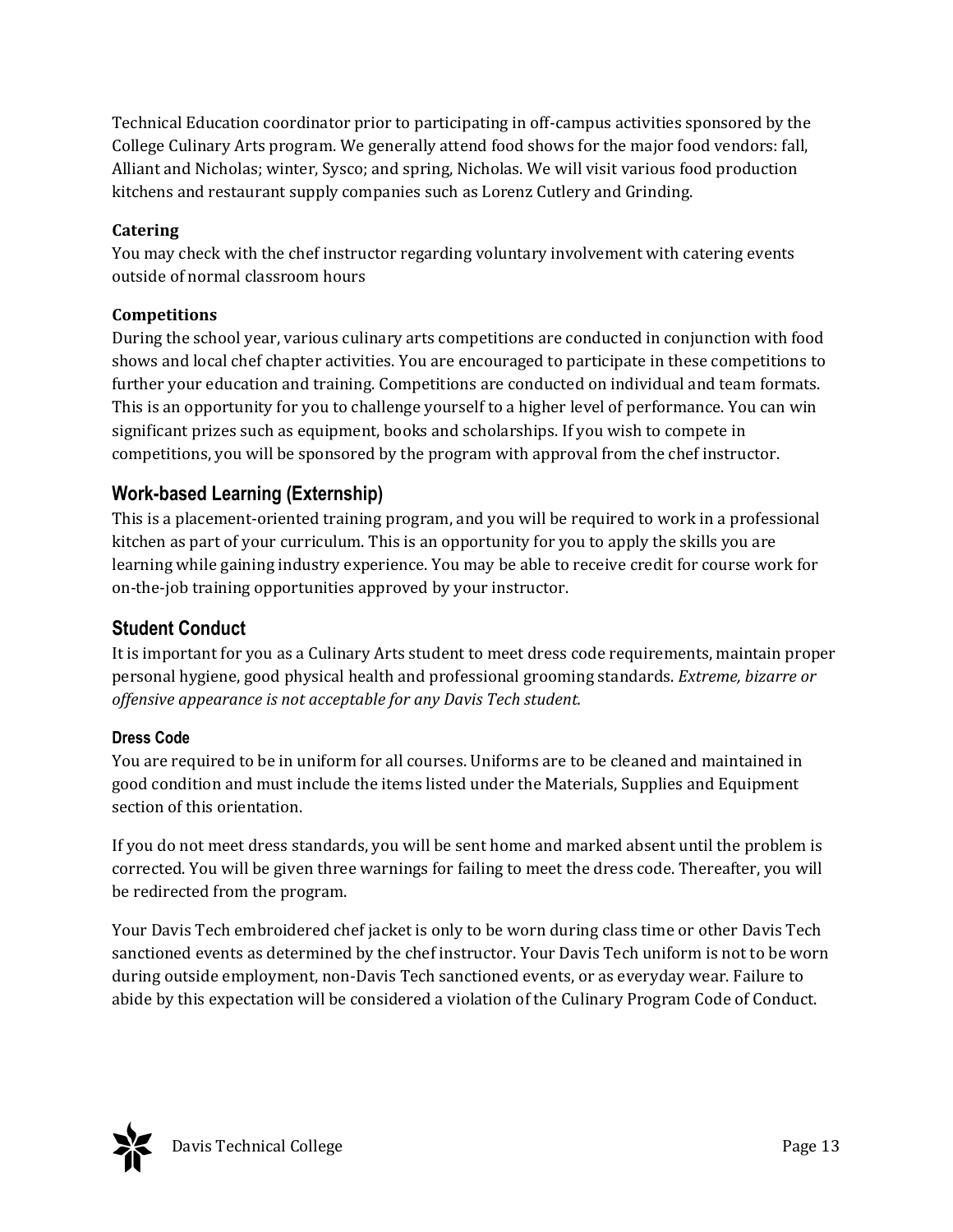## **Personal Hygiene**

The first step in preventing food-borne disease is good personal hygiene. Even when you are healthy, you have bacteria all over your skin and in your nose and mouth. Some of these bacteria, if given the chance to grow in food, can make people ill. The following is a personal hygiene checklist:

- Do not work with food if you have any communicable disease or infection.
- Bathe or shower daily using soap, shampoo, deodorant and any other hygiene products necessary for cleanliness.
- Cosmetics should be moderate.
- Wear clean uniforms and aprons.
- Keep hair neat and clean. Always wear a hat or hairnet.
- Keep mustaches and beards trimmed and clean. Better yet, be clean shaven.
- Wash hands and exposed parts of arms before work and as often as is necessary during work, including:
	- o After eating, drinking, or smoking.
	- o After using the toilet.
	- $\circ$  After touching or handling anything that may be contaminated with bacteria.
- Cover coughs and sneezes, and then wash hands.
- Keep hands away from your face, eyes, hair and arms.
- Keep fingernails clean and short. Do not wear nail polish or wear artificial nails.
- Do not smoke or chew gum while on duty.
- Cover cuts or sores with clean bandages.
- Do not sit on worktables.
- Do not wear excessive jewelry.
- Do not wear face jewelry.

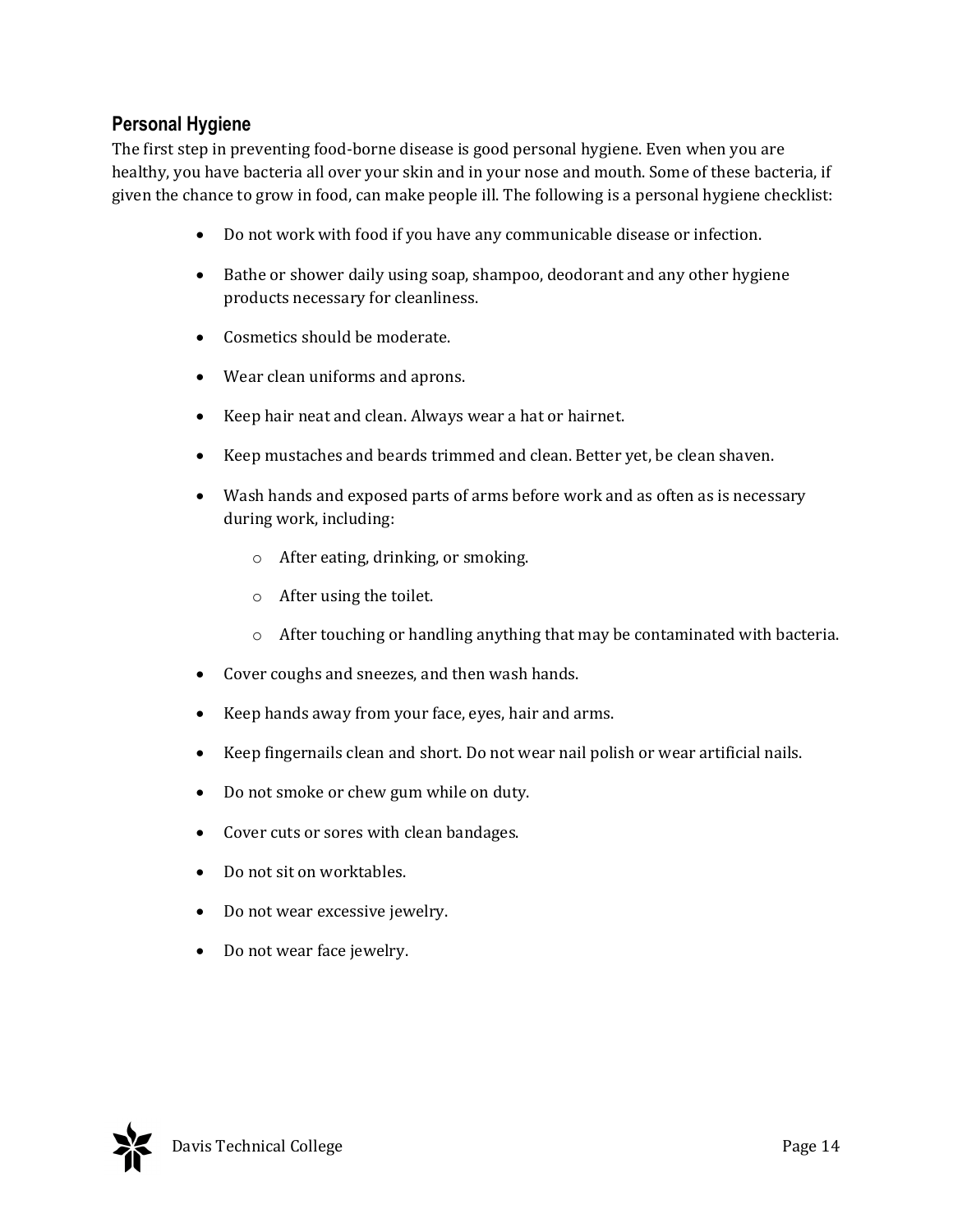## **Program Policies**

#### **Linens**

Linens and laundering can be a very costly expense for a food service operation because of damage and wasteful user practices. It is important for you to conserve the use of linens and use them for their intended purpose. Table linens, including cloths and napkins, should be used for dining room and banquet service. *They should never be used for clean‐up work.*

Aprons should be used only as part of the uniform. Towels should be used as side towels and to handle hot items. Linen should be placed in linen bags. Linen bags that are full are to be completely removed from the kitchen and stored in the blue dirty linen contain on the back dock. At no time should dirty linen be stored in the kitchen.

Note: You are responsible for laundering your own uniforms. If your uniform is placed in with the general linen, there is no guarantee it will be returned. In this case, you will be responsible for the cost of purchasing new uniforms.

#### **Electronic Devices**

The telephones are for business purposes only. In some cases, you may use the phone with permission from the chef instructor. Electronic devices are only permitted in the kitchen/classroom for educational use only. Educational use only is defined as to take pictures of completed plates, demonstrations, video a demonstration, access to online course work (i.e., canvas, e-textbooks). At no time are videoed demonstrations to be posted to any internet site such as YouTube, Instagram etc. Electronic devices will not be used for personal reasons during class or at any time in the kitchen. At no time shall electronic devices be out for personal use; for example, e-mail, texting, phone calls, YouTube, gaming etc. The only exception is listed in the Music section of this guide. They shall remain off or on silent. Having cell phones in the kitchen/classrooms is a privilege and the executive chef reserves the right to revoke this privilege at any time. If this privilege is abused, the chef instructor reserves the right to place your device in a secure location until you leave class.

#### **Visitors or Children in Classroom**

The Davis Tech Student Code of Conduct requires that children not be present during class times and at individual student conferences. Children create distractions, which jeopardize the quality of learning. Additionally, because of the nature of this program, children are not permitted in the kitchen lab areas for safety reasons.

Visitors are only permitted in the classroom and kitchen lab areas with permission from the chef instructor. Official visitors and special guests are invited to tour the facility on occasion. This may involve students being observed during their normal training routines, and they may be asked questions regarding the program and their personal background. Please be courteous and professional with any visitors. If you are using a knife or performing a difficult or dangerous task when approached by visitors, you should interrupt your task or ask the visitors to wait while you complete the task. In most cases, the chef instructor will accompany any official visitors.